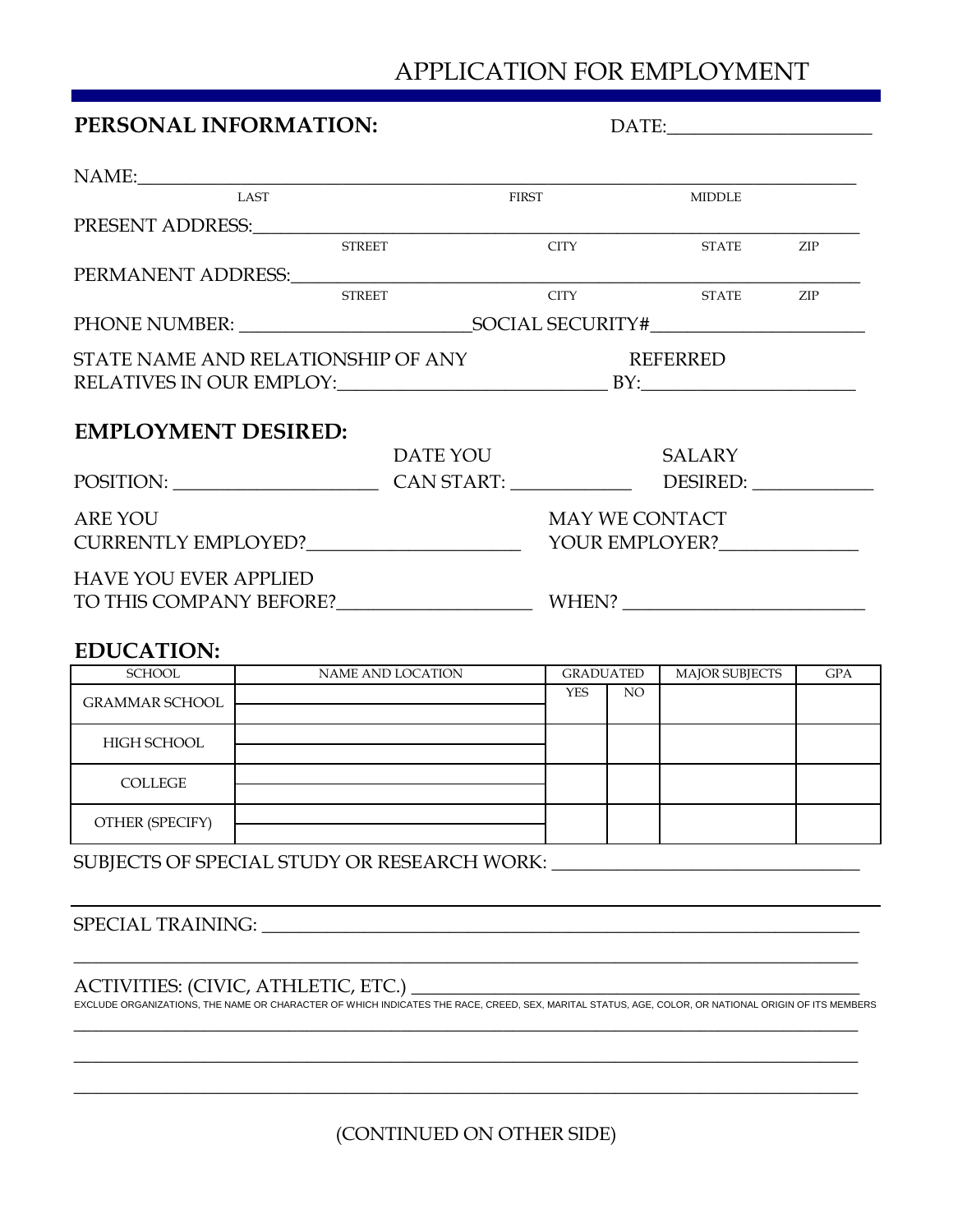### **FORMER EMPLOYERS:**

#### **LIST YOUR LAST FOUR EMPLOYERS, STARTING WITH PRESENT OR MOST RECENT.**

| DATE<br><b>MONTH &amp; YEAR</b> | NAME AND ADDRESS OF EMPLOYER | SALARY     | POSITION | <b>REASON FOR</b><br>LEAVING |
|---------------------------------|------------------------------|------------|----------|------------------------------|
| <b>FROM</b>                     |                              |            |          |                              |
| <b>TO</b>                       |                              | <b>PER</b> |          |                              |
| <b>FROM</b>                     |                              |            |          |                              |
| <b>TO</b>                       |                              | PER        |          |                              |
| <b>FROM</b>                     |                              |            |          |                              |
| <b>TO</b>                       |                              | <b>PER</b> |          |                              |
| <b>FROM</b>                     |                              |            |          |                              |
| <b>TO</b>                       |                              | PER        |          |                              |

### **REFERENCES: LEAST ONE YEAR. GIVE THE NAMES OF THREE PERSONS NOT RELATED TO YOU, WHOM YOU HAVE KNOWN AT**

| NAME          | <b>ADDRESS</b> | <b>BUSINESS</b> | YEARS ACQUAINTED |
|---------------|----------------|-----------------|------------------|
| τ.            |                |                 |                  |
| <sup>2.</sup> |                |                 |                  |
| 3.            |                |                 |                  |
| 14.           |                |                 |                  |

### IN CASE OF EMERGENCY, NOTIFY:

I AUTHORIZE INVESTIGATION OF ALL STATEMENTS CONTAINED IN THIS APPLICATION. I UNDERSTAND THAT MISREPRESENTATION OR OMISSION OF FACTS CALLED FOR IS CAUSE FOR DISMISSAL. FURTHER, I UNDERSTAND AND AGREE THAT MY EMPLOYMENT IS FOR NO DEFINITE PERIOD AND MAY, REGARDLESS OF THE DATE OF PAYMENT OF MY WAGES AND SALARY, BE TERMINATED AT ANY TIME WITHOUT PREVIOUS NOTICE.

 $\_$  , and the set of the set of the set of the set of the set of the set of the set of the set of the set of the set of the set of the set of the set of the set of the set of the set of the set of the set of the set of th

| SIGNED: |
|---------|
|---------|

## APPLICANT - DO NOT WRITE BELOW THIS LINE

INTERVIEWED BY: \_\_\_\_\_\_\_\_\_\_\_\_\_\_\_\_\_\_\_\_\_\_\_\_\_\_\_\_\_\_\_\_\_\_\_\_\_\_\_\_\_\_\_ DATE:\_\_\_\_\_\_\_\_\_\_\_\_\_\_\_\_\_\_\_\_\_\_\_\_

REMARKS:

NEATNESS: \_\_\_\_\_\_\_\_\_\_\_\_\_\_\_\_\_\_\_\_\_\_\_\_\_\_\_\_\_\_\_\_\_\_\_\_\_\_\_\_\_\_\_\_\_\_\_\_\_\_\_\_\_\_\_\_\_\_\_\_\_\_\_\_\_\_\_\_\_\_\_\_\_\_\_\_\_\_\_\_

ABILITY:

| HIRED. |  |  |
|--------|--|--|

HIRED: POSITION: START DATE: SALARY:

APPROVAL SIGNATURE: \_\_\_\_\_\_\_\_\_\_\_\_\_\_\_\_\_\_\_\_\_\_\_\_\_\_\_\_\_\_\_\_\_\_\_\_\_\_

NAME

 $\text{DATE:}$ 

PHONE: